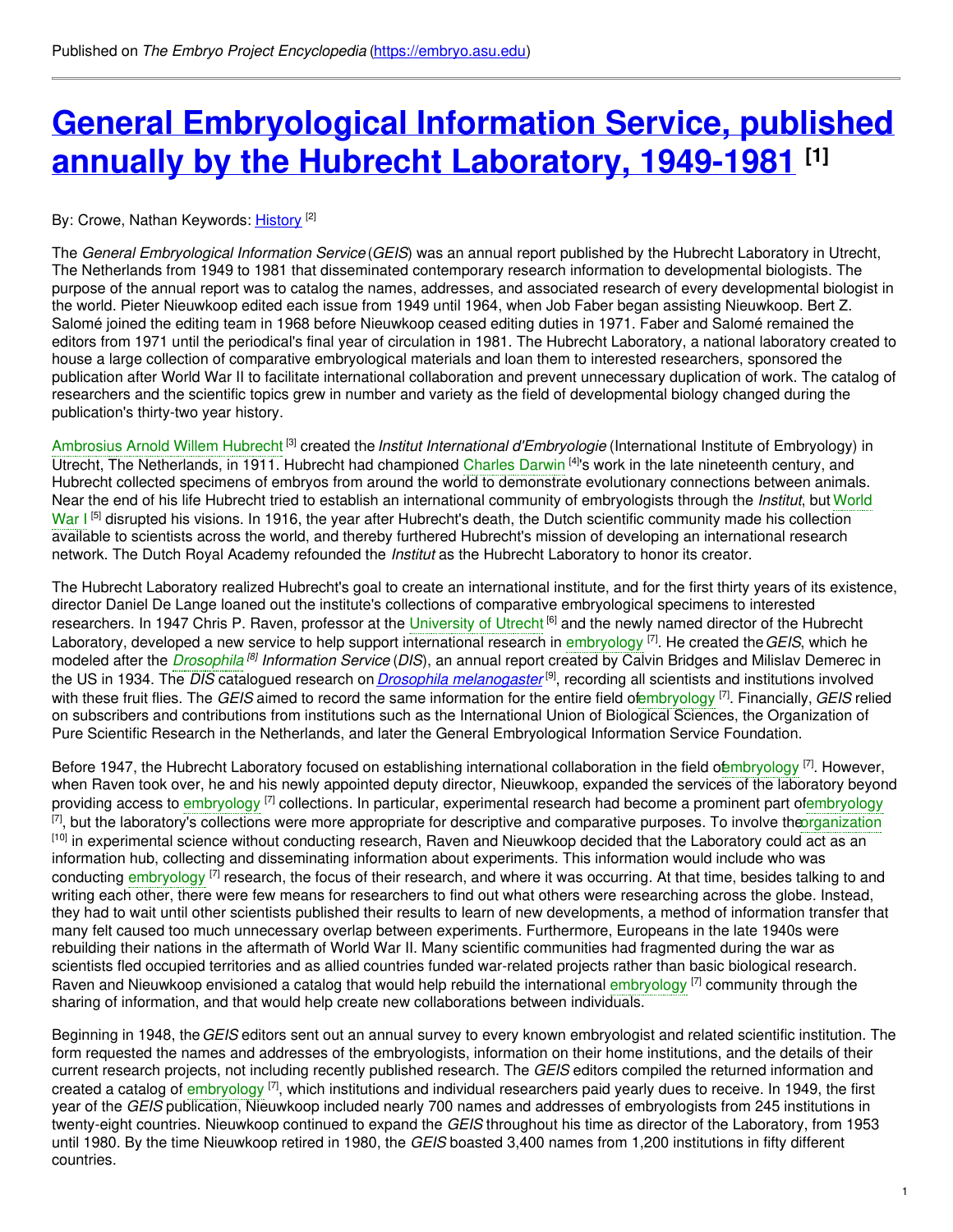For the first two decades of its existence, each full length*GEIS* issue consisted of about nine sections. Each issue began with an introduction by the editor, which contained an explanation of any slight changes in [organization](https://embryo.asu.edu/search?text=organization) <sup>[10]</sup> and an update on any relevant news concerning the publication. A number of directories followed. The first was an alphabetical list of embryologists' names, with associated addresses and research. The next directory was organized geographically and by institution. For instance, Viktor [Hamburger](https://embryo.asu.edu/search?text=Viktor%20Hamburger) <sup>[11]</sup>, who studied neural [development](https://embryo.asu.edu/search?text=neural%20development) <sup>[12]</sup>, was listed under *United States – Missouri – Washington* University<sup>[13]</sup>, as were his colleagues Thomas Hall, Florence Moog, Rita [Levi-Montalcini](https://embryo.asu.edu/search?text=Washington%20University)<sup>[14]</sup>, and Eleanor Wenger. Organizing researchers by geographical location made it possible to see where concentrations of embryologists could be found throughout the world.

The catalog of current research subjects was the third and the largest directory of the report. In this section, researchers were organized according to topic, as described by each researcher. For instance, Viktor [Hamburger](https://embryo.asu.edu/search?text=Viktor%20Hamburger) [11]'s work in 1949 on the "Control of proliferation and [differentiation](https://embryo.asu.edu/search?text=differentiation) [15] of the nervous system" was organized under*Experimental Developmental Morphology – Development of Organ-systems – Nervous system, ganglia, nerves and enveloping membranes – Central Nervous System*. Alongside the subject was a code that identified the type of organism used in the research, as listed in the code legend. In this case, Hamburger worked with chickens (*[Gallus](http://eol.org/pages/1049263/overview) gallus* <sup>[16]</sup>), which were coded using an L, meaning aves, o[rbirds](https://embryo.asu.edu/search?text=birds) <sup>[17]</sup>. Starting with the 1965 volume, the subject list was reorganized into an alphabetical index of topics, and information on the organisms used was reduced.

Overall, the subject directory allowed subscribers to see who was working on closely related topics. The editors of the*GEIS* printed this type of information to facilitate new collaborations and to deter needless overlap in research. To keep the service as useful as possible, the editors constantly reminded subscribers to report their current projects, not recent publications, as up-todate bibliographies were available through other channels. The *GEIS* editors found that scientists' work did not change dramatically from year to year and beginning in 1953, the editors published the subject directory on a biennial basis, with a supplement published in off years. In 1973 the editors changed the [organization](https://embryo.asu.edu/search?text=organization) <sup>[10]</sup> to reflect the growing number of researchers listed. They released one issue per year, and two issues comprised a volume. The first issue reported data on European researchers, and the second issue reported data on researchers outside of Europe.

The later sections of the *GEIS* were generally short communications, and the first of these sections discussed new technical methods. The next section, called "Supply and Demand," included information from researchers looking to buy, trade, or sell research subjects. Communications from the Hubrecht Laboratory comprised an additional section, where the editors discussed lab services offered, including a reprint library and the catalog of slides and specimens, all of which were available to subscribers. The *GEIS* also often included an announcements section that related news from the field, such as communications from relevant societies like the Embryological Section of the International Union of Biological Sciences. The final section of the *GEIS* reviewed relevant literature for teaching, including monographs and new journals. All sections aside from the subject directory and the new methods section continued to be produced annually, but appeared as short supplementary sections with updates of any changes during years when the complete *GEIS* was not published. After the reorganization of volume division in 1973, each annual issue still contained an introduction; three directories of researchers listed by name, by institute, then by subject; communications from organizations including the Hubrecht laboratory; and book notices and reviews.

The *GEIS* provides a record of how[embryology](https://embryo.asu.edu/search?text=embryology) <sup>[7]</sup> changed between 1947 and 1981. The discovery of DNA in 1953 and the subsequent growth of molecular biology and biomedicine dramatically changed many biological fields, including [embryology](https://embryo.asu.edu/search?text=embryology) <sup>[7]</sup>. The increase in numbers of researchers and active research locations noted in the *GEIS* provides a picture of the changing geographies of the field during this time. Similarly, the changes in the research directory reflect the [evolution](https://embryo.asu.edu/search?text=evolution) <sup>[18]</sup> of the field of [embryology](https://embryo.asu.edu/search?text=embryology) <sup>[7]</sup>. The *GEIS* recorded that fewer researchers used [amphibians](https://embryo.asu.edu/search?text=amphibians) <sup>[19]</sup> and arthropods as traditional focuses of experimental [embryology](https://embryo.asu.edu/search?text=embryology) <sup>[7]</sup> that relied on these animal models became less popular. In contrast, the number of researchers working on [development](https://embryo.asu.edu/search?text=National%20Institutes%20of%20Health) and pathology increased during the 1950s and 1960s as agencies such as the US National Institutes of Health<sup>[20]</sup> funded research in those fields.

By the early 1980s, when the Hubrecht Laboratory stopped the publication of the*GEIS*, there was an international community of developmental biologists, and biologists studied [embryology](https://embryo.asu.edu/search?text=embryology) <sup>[7]</sup> in scientific institutions around the world. As researchers communicated with each other in new ways and as the number of scientific journals grew, they decreasingly used the *GEIS*, a trend that reflected the rapidly diminishing subscriptions in the last few years of the *GEIS*. The Hubrecht Laboratory ceased publishing the report in 1981 because there were too few subscribers to support the service.

# **Sources**

- 1. Dietrich, Michael R., and Brandi H. Tambasco."Beyond the Boss and the Boys: Women and the Division of Labor in [Drosophila](https://embryo.asu.edu/search?text=Drosophila) [8] Genetics in the United States, 1934–1970."*Journal of the History of Biology*40 (2007): 509–28.
- 2. Faasse, Patricia, Job Faber, and Jenny Narraway. "A Brief History of the Hubrecht Laboratory."*The International Journal of [Developmental](https://embryo.asu.edu/search?text=Developmental%20Biology) Biology [21]* 43 (1999): 583–90.
- 3. *General Embryological Information Service* reports, 1949–1981. Eds. Peter Nieuwkoop, Job Faber, Bert Z. Salomé. Utrecht: Hubrecht Laboratory. <http://www.biodiversitylibrary.org/item/25962><sup>[22]</sup> (Accessed October 31, 2012.)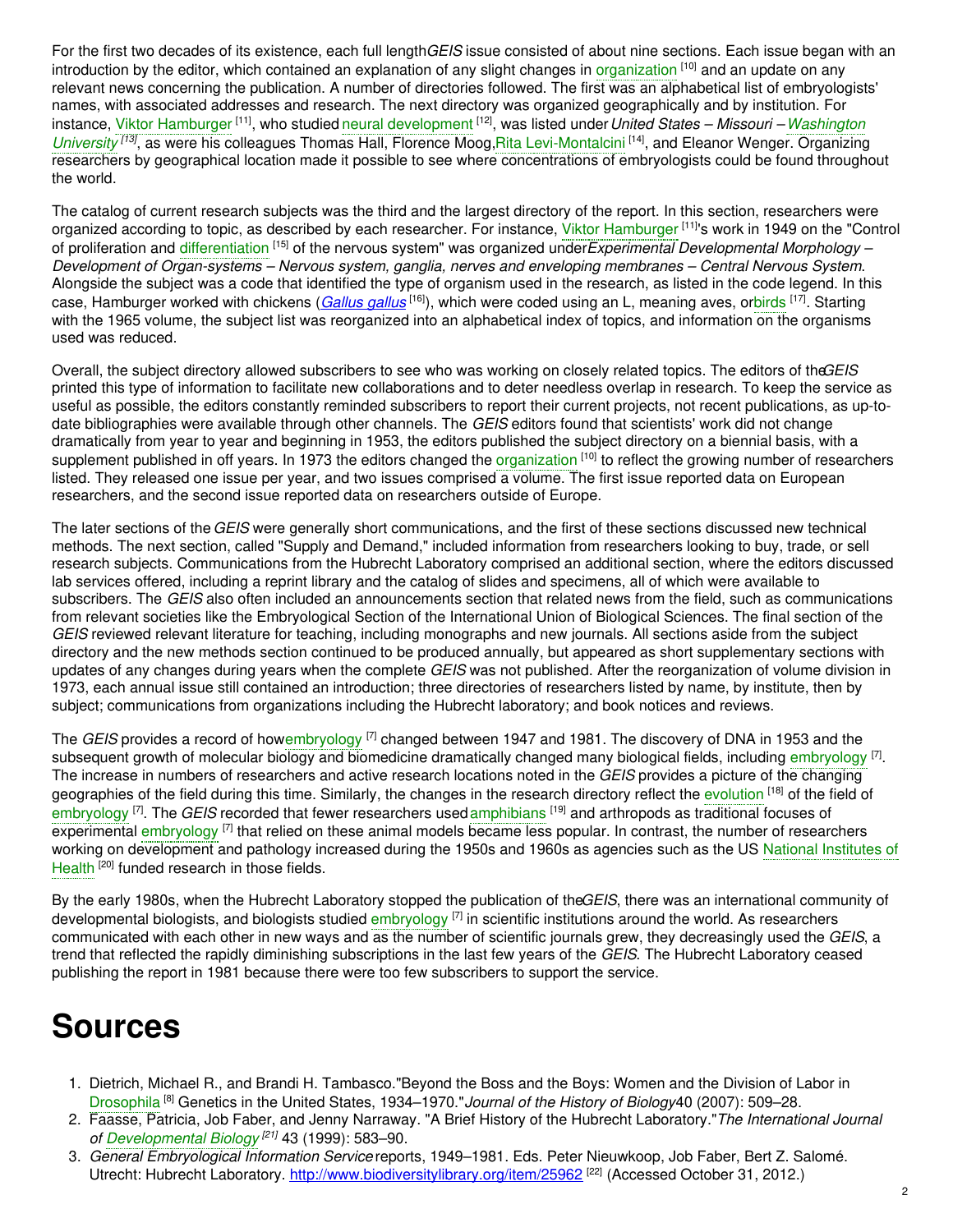The General Embryological Information Service (GEIS) was an annual report published by the Hubrecht Laboratory in Utrecht, The Netherlands from 1949 to 1981 that disseminated contemporary research information to developmental biologists. The purpose of the annual report was to catalog the names, addresses, and associated research of every developmental biologist in the world. Pieter Nieuwkoop edited each issue from 1949 until 1964, when Job Faber began assisting Nieuwkoop. Bert Z. Salome joined the editing team in 1968 before Nieuwkoop ceased editing duties in 1971. Faber and Salome remained the editors from 1971 until the periodical's final year of circulation in 1981. The Hubrecht Laboratory, a national laboratory created to house a large collection of comparative embryological materials and loan them to interested researchers, sponsored the publication after World War II to facilitate international collaboration and prevent unnecessary duplication of work. The catalog of researchers and the scientific topics grew in number and variety as the field of developmental biology changed during the publication's thirty-two year history.

## **Subject**

[Hubrecht-Laboratorium](https://embryo.asu.edu/library-congress-subject-headings/hubrecht-laboratorium-embryologisch-instituut) (Embryologisch Instituut)<sup>[23]</sup> [Nieuwkoop,](https://embryo.asu.edu/library-congress-subject-headings/nieuwkoop-pieter-d-pieter-dirk) Pieter D. (Pieter Dirk)<sup>[24]</sup> [Faber,](https://embryo.asu.edu/library-congress-subject-headings/faber-j-job) J. Job<sup>[25]</sup> Science--History--Periodicals <sup>[26]</sup> [Science--Periodicals--Publishing](https://embryo.asu.edu/library-congress-subject-headings/lange-dan-de-daniel-1878) <sup>[27]</sup> Hubrecht, A. A. W. [\(Ambrosius](https://embryo.asu.edu/library-congress-subject-headings/hubrecht-w-ambrosius-arnold-willem-1853-1915) Arnold Willem), 1853-1915<sup>[28]</sup> Lange, Dan. de (Daniel), 1878- <sup>[29]</sup> Drosophila [melanogaster](https://embryo.asu.edu/library-congress-subject-headings/drosophila-melanogaster) <sup>[30]</sup> [Hamburger,](https://embryo.asu.edu/library-congress-subject-headings/hamburger-viktor-1900-2001) Viktor, 1900-2001 <sup>[31]</sup> [International](https://embryo.asu.edu/library-congress-subject-headings/international-union-biological-sciences) Union of Biological Sciences <sup>[32]</sup> [Developmental](https://embryo.asu.edu/library-congress-subject-headings/developmental-biology) biology<sup>[33]</sup> [Embryos](https://embryo.asu.edu/library-congress-subject-headings/embryos) <sup>[34]</sup> [Embryology](https://embryo.asu.edu/library-congress-subject-headings/embryology) <sup>[35]</sup> [Molecular](https://embryo.asu.edu/library-congress-subject-headings/molecular-biology) biology <sup>[36]</sup>

#### **Topic**

[Organizations](https://embryo.asu.edu/topics/organizations)<sup>[37]</sup>

### **Publisher**

Arizona State University. School of Life Sciences. Center for Biology and Society. Embryo Project Encyclopedia.

## **Rights**

Copyright Arizona Board of Regents Licensed as Creative Commons Attribution-NonCommercial-Share Alike 3.0 Unported (http://creativecommons.org/licenses/by-nc-sa/3.0/)

### **Format**

[Articles](https://embryo.asu.edu/formats/articles) <sup>[38]</sup>

**Last Modified** Wednesday, July 4, 2018 - 04:40

### **DC Date Accessioned**

Monday, March 18, 2013 - 23:34

### **DC Date Available**

Monday, March 18, 2013 - 23:34

### **DC Date Created**

2013-01-03

# **DC Date Created Standard**

Thursday, January 3, 2013 - 07:00

#### [Contact](https://embryo.asu.edu/contact) Us

© 2021 Arizona Board of Regents

The Embryo Project at Arizona State University, 1711 South Rural Road, Tempe Arizona 85287, United States

**Source URL:** https://embryo.asu.edu/pages/general-embryological-information-service-published-annually-hubrecht-laboratory-1949-1981

#### **Links**

[1] https://embryo.asu.edu/pages/general-embryological-information-service-published-annually-hubrecht-laboratory-1949-1981

- [2] https://embryo.asu.edu/keywords/history
- [3] https://embryo.asu.edu/search?text=Ambrosius%20Arnold%20Willem%20Hubrecht
- [4] https://embryo.asu.edu/search?text=Charles%20Darwin
- [5] https://embryo.asu.edu/search?text=World%20War%20I
- [6] https://embryo.asu.edu/search?text=University%20of%20Utrecht
- [7] https://embryo.asu.edu/search?text=embryology